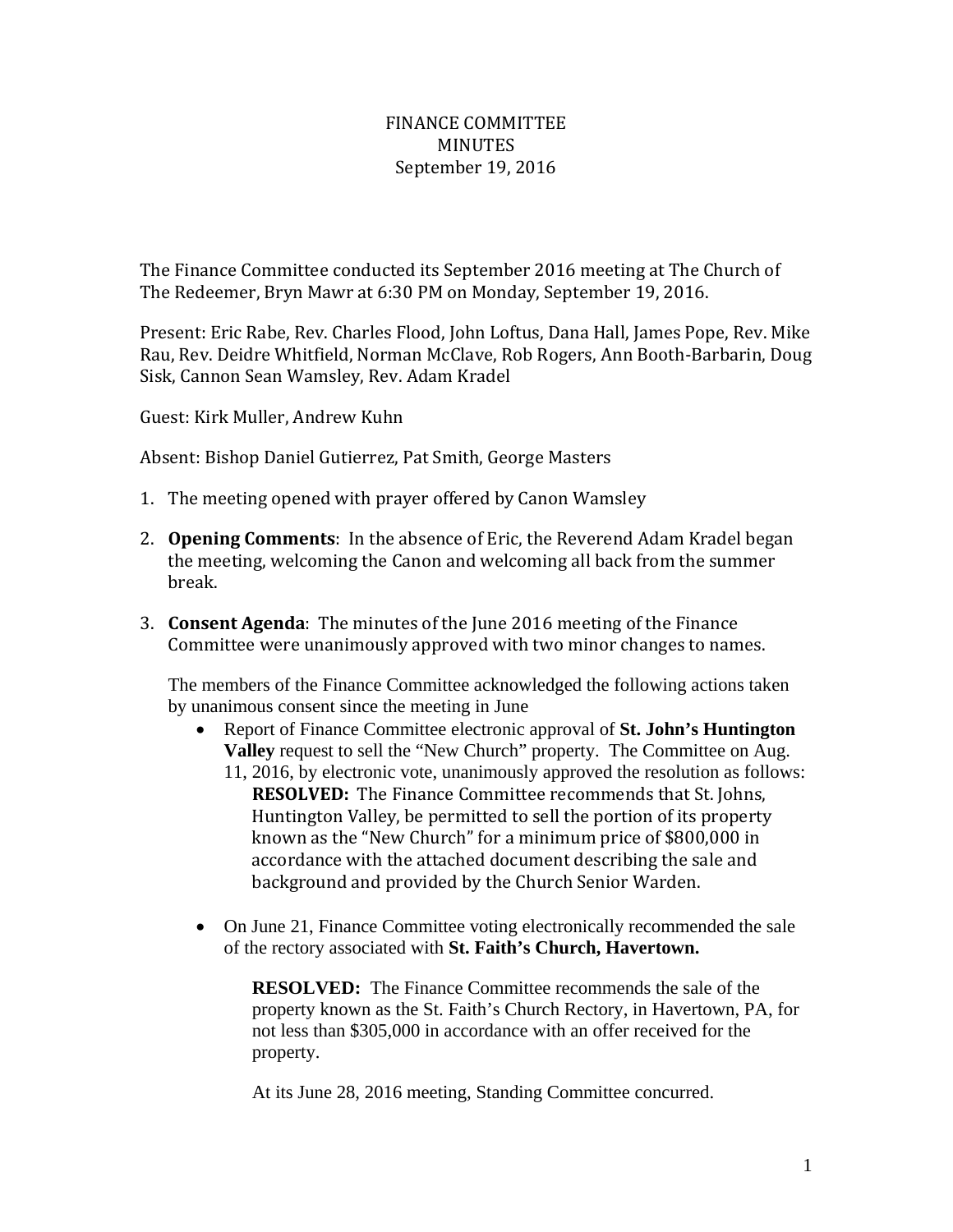4. **For Action**: Rob Rogers explained the proposed amounts for certain housing allowances for consideration. After discussion, motion made and seconded, it was unanimously

> **RESOLVED:** The Finance Committee approves and recommends Standing Committee approve housing allowances as follows:

> > Bishop Daniel Gutierrez \$58,500

Canon Sean Wamsley \$39,000.

- 5. **Special Report from Youth Program.** Next Andrew Kuhn was welcomed to report on the Youth Programs. Andrew Kuhn of Youth and Family Services discussed the details of the changes in Servant Year for the 2016-2017 year and how changes will alter 2016 results and the 2017 budget. He explained that there were some system issues requiring reflection and review of the program and as a result there was a decision to take a one year hiatus to analyze and redesign the program consistent with strategy and mission of diocese and learning from the analysis. He also noted that the plan was to restart the program in 2017. Andrew distributed a report and reviewed the decrease to the budgeted amount for Servant Year and the effect of the hiatus to minimize losses. He then reported that City Camp was working hard to drive down the expenses. The largest expense is personnel and they are evaluating to see whether there is any opportunity to integrate any portion into churches. The Committee thanked Andrew for the presentation.
- 6. **Discussion and Action**: Adam reviewed changes to the proposed 2017 Diocese budget. He tied the proposed changes to the report on Servant Year as reviewed by Andrew Kuhn. He reviewed changes to the budget to keep certain expenses for 2017 static with 2016. Adam provided a quick overview of the budget for new members. In response to questions, Rob Rogers explained Parker Bulmer and ECS. After motion made and seconded, it was unanimously

## **RESOLVED: The Finance Committee approves changes in the proposed 2017 Diocese Budget and recommends approval of the Final Proposed Budget attached to the minutes of this meeting by Diocese Convention meeting in November 2016.**

7. **Discussion:** Parochial Subcommittee Rev Loftus provided a review of the status of the parochial consultation project, a proposed survey and the distributed written report. Reviewed the volunteer process and how to use the volunteers. Other uses will be determined once survey is completed. Survey was reviewed in detail. Suggestions were made for some changes which were accepted and will be included in final. This will be sent to all churches with message that diocese is there to help. The plan should include results to all participants and to the diocese at-large.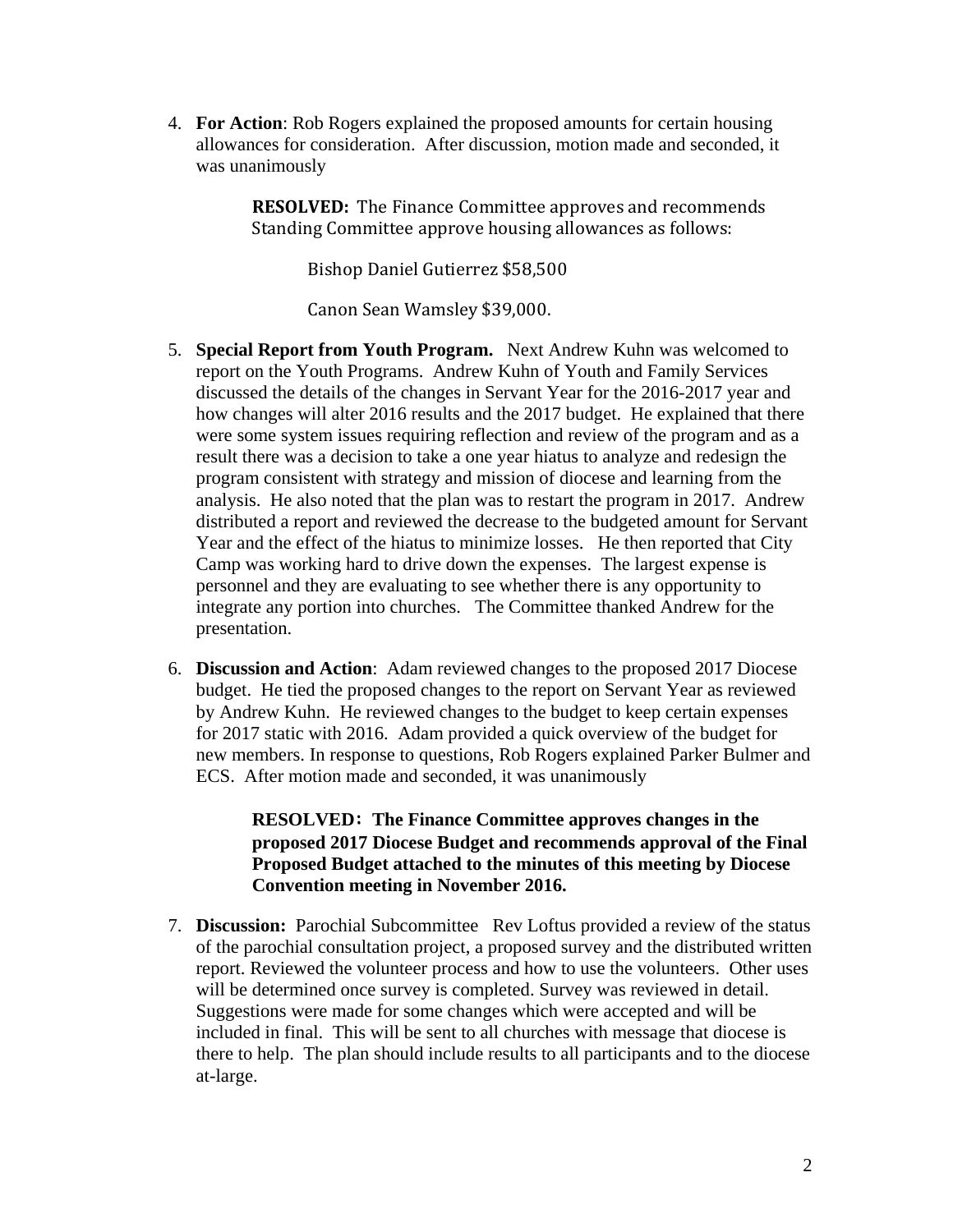8. **Discussion:** Property & Casualty Insurance: Rob Rogers explained the status of Insurance noting that the Diocese uses group that provides insurance to the Episcopal Church and some others. There is a master policy. While insurance company prefer a claims ratios to be around 50% actual claims ratio within the diocese is normally higher. Nearly 85% of parishes are covered under the master policy. June 15 is anniversary date to renew for an additional year so before that date the Finance Committee discussed the suggestion to open for bids to see if other companies could be more efficient and effective. James Pope added that some larger churches have moved away from being covered under the master policy to the detriment of the small parishes. There is an ad hoc group reviewing the insurance opportunities to frame the nature of a required master policy and prepare the request for bids. The group wants to have this process progressed by early next year to determine what to do within the diocese and there will be a report back to the Finance Committee at that time

## 9. **Discussion of Reports**

- a. Financial Statements Rob Rogers Canon for Finance. Statements distributed and reviewed. Called attention to the cost of search for the new bishop. The mood of the diocese is good and from a budget standpoint we are in a good position. Rob will be leaving and Earl will stay on through audit cycle in 2017. Rob expressed his gratitude for being able to do his job over the years. Eric added that we wanted to officially recognize all of Rob's contribution. James Pope then moved to recognize Rob's outstanding contributions during his tenure which was seconded and unanimously approved with applause.
- b. Treasurer's Report James Pope, Treasurer. Nothing significant to add. James Pope asked about Norristown. Rob explained that the church had started to have monthly services with small attendance and there are lots of possibilities. It needs congregational development.
- c. Standing Committee Report Deirdre Whitfield explained that there will be one standing committee member at each pre-convention meeting to talk about the process and consideration of incorporation of the diocese. There was nothing else to report
- d. Subcommittees
	- i. Budget items not covered above Adam Kradel. Series of meetings one was cancelled. The Bishop has proposed the consideration and possibility of having one pre-convention meeting through technology next year instead of multiple meetings.
	- ii. Investment Dana Hall explained that the Investments subcommittee brings in outside experts to advise the Foundation and Investments subcommittee. The Foundation typically makes presentation to the Finance Committee which will occur next month. Anything that Finance Committee wants to be covered at the presentation needs to